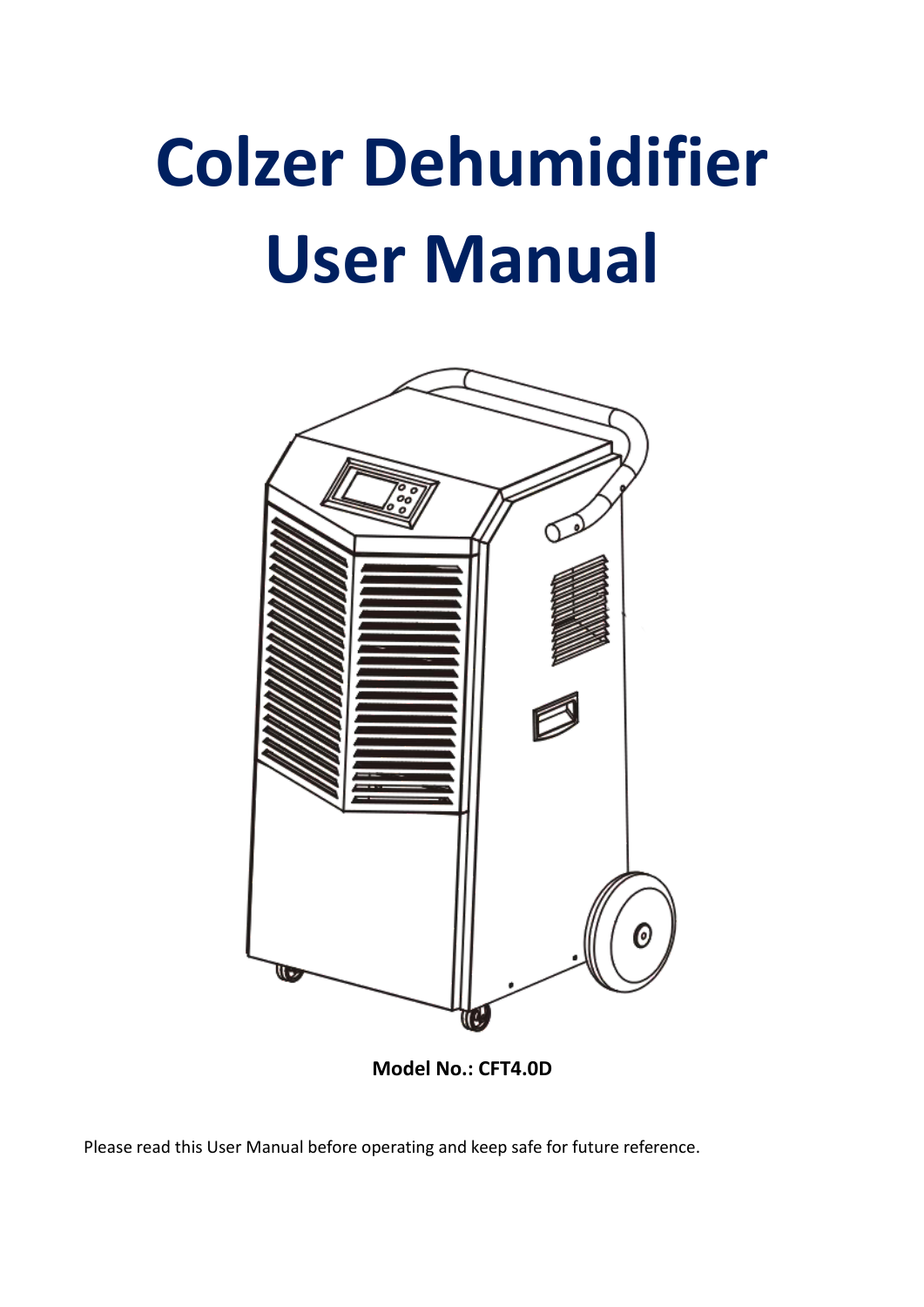## **Welcome**

Thanks for choosing us!

COLZER is dedicated to keeping people healthy, comfortable and more enjoyable by offering quality appliances range from dehumidifiers, air purifiers, humidifiers to refrigerators, wine coolers, ice makers, and more. From breathing easier in your office to upgrading your kitchen appliances, we hope you trust COLZER to help you every step of the way.

We do hope you'll enjoy the dehumidifier you purchased from us.

Before plugging in your new dehumidifier, we suggest that you read this user manual as it contains important safety information, operation instructions, troubleshooting, maintenance tips, and warranty information to ensure the reliability and longevity of your dehumidifier.

We also kindly ask you to take a few minutes to register your product at **https://colzer.com/pages/join-vip** for more efficient support as well as updates, promos, and other cool stuff. Although greatly appreciated, product registration is not required to activate any warranty.

It is our goal that you are always happy with what you bought from us, so please let us know if your buying experience was anything short of excellent.

**We're always just an email away.**

To access customer support, please email to **service@colzer.com** with your purchase order ID to help us address the problem faster and serve you better.

Thank you again!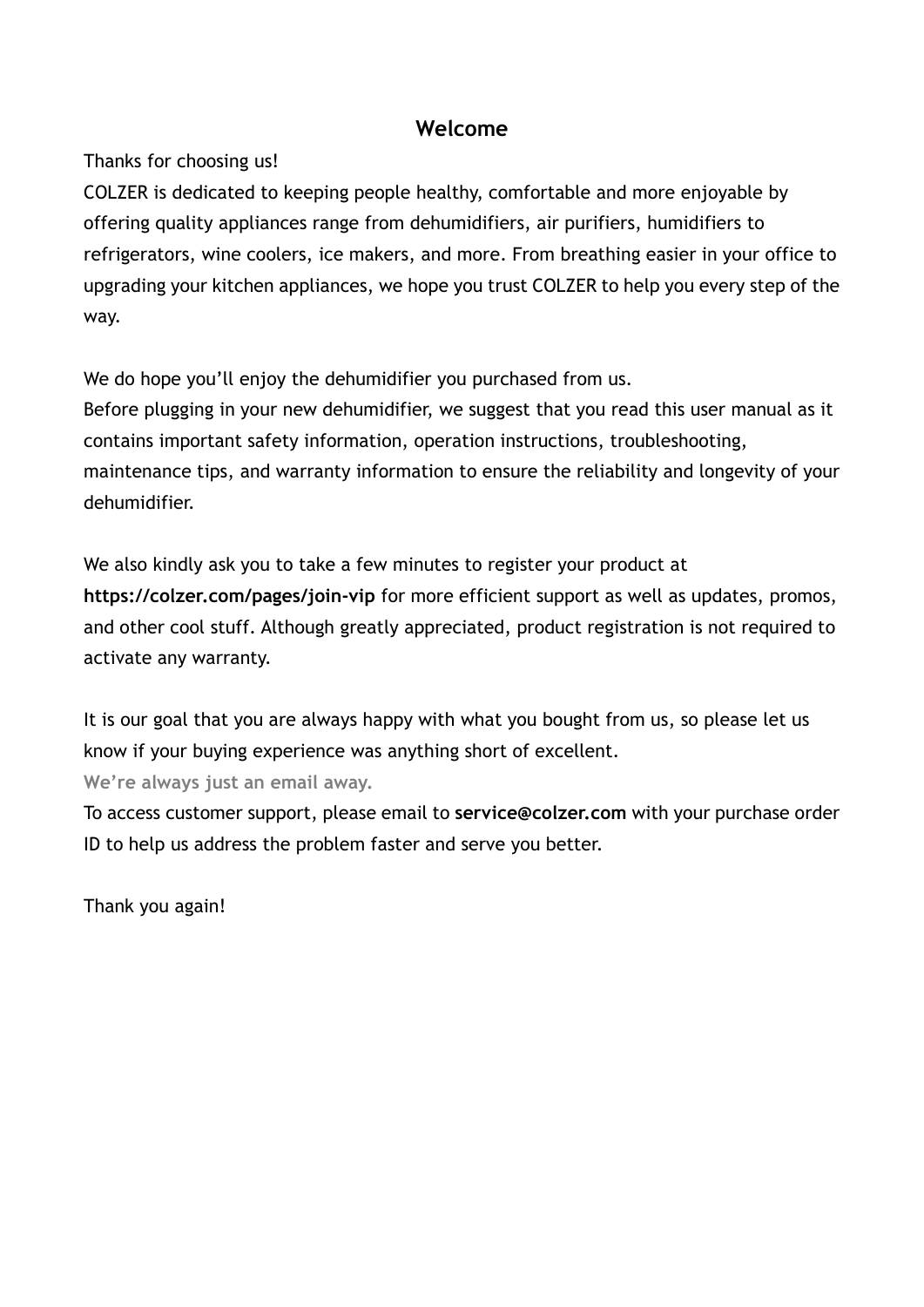# **CONTENTS**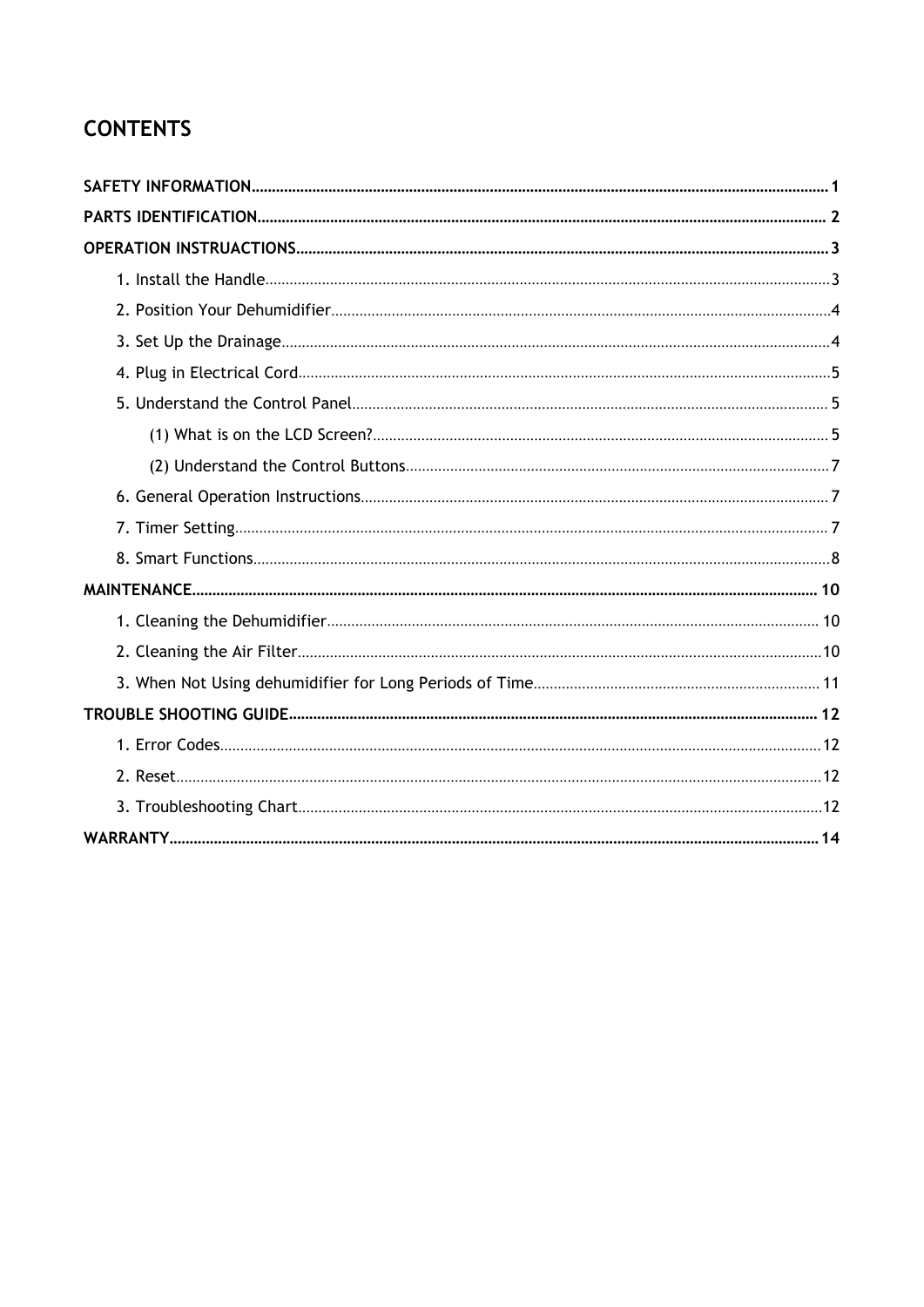# <span id="page-3-0"></span>**SAFETY INFORMATION**

• Install the dehumidifier on flat surface to minimize vibration and or noise.

• Inspect the power cord before use. Never operate the dehumidifier when the power cord or plug is damaged.

• Insert the three-prong plug on the power cord into a matching electrically grounded outlet (115V/ 60 Hz, 16 A at least).

- Do not use an adapter. Never cut off the third prong. Do not use an extension cord.
- Do not operate the dehumidifier in standing water. Keep motor and wiring dry.
- Never immerse the dehumidifier into water or other liquids.

• Do not put the dehumidifier close to heat-generating devices, including flammable or dangerous materials.

• Unplug the power supply before cleaning or storing the dehumidifier. Always grasp the plug (not the cord) to unplug.

- Do not put fingers or other items into air inlet or air outlet.
- Never insert any other objects into the dehumidifier body.
- Do not sit, stand or put heavy objects on the dehumidifier.
- This dehumidifier should only be used by adults who have read the manual and understand the operating procedure of the dehumidifier.

• The dehumidifier is not to be used by persons (including children) with reduced physical, sensory or mental capabilities, or lack of experience and knowledge, unless they have been given supervision or instruction by an adult.

**Never repair or remove plug and or power cord. Any repairs should be completed by qualified electrician or distributor.**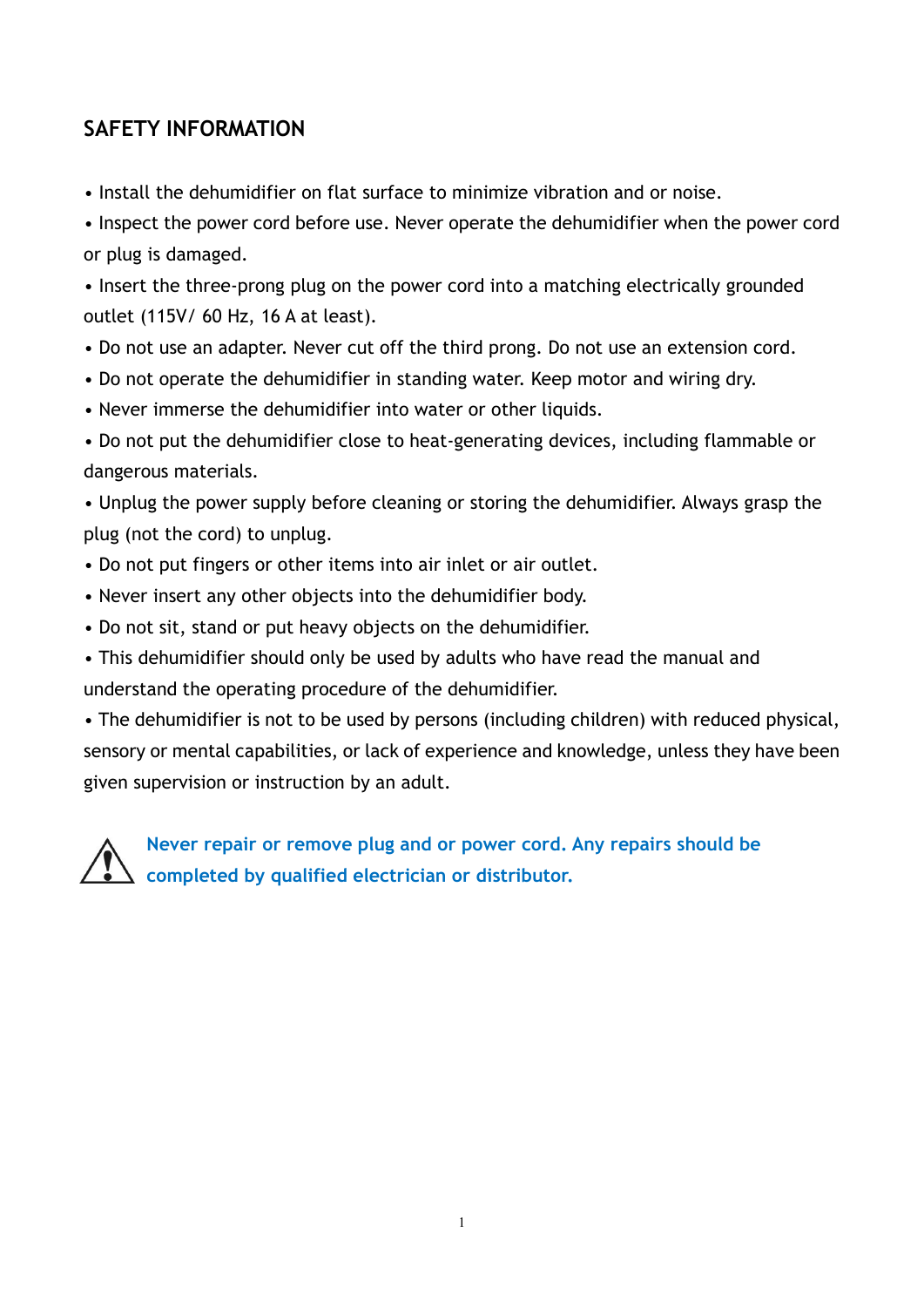# <span id="page-4-0"></span>**PARTS IDENTIFICATION**





- 1. Handle
- 2. Air Inlet
- 3. Power Cord
- 4. Drain Outlet
- 5. Control Panel
- 6. Air Outlet
- 7. Wheel

**NOTE:** DO NOT OBSTRUCT THE AIR INLET OR OUTLET.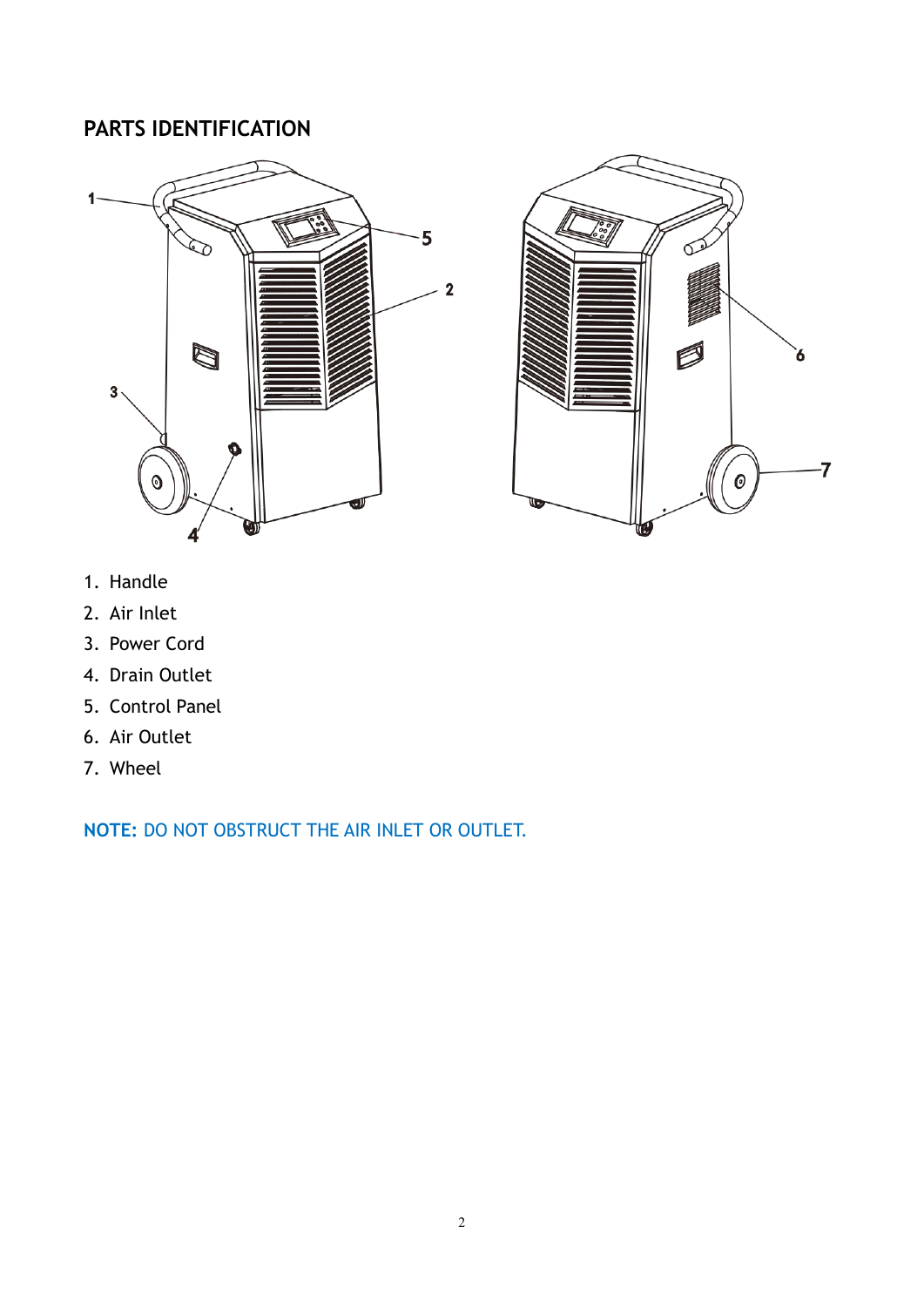# <span id="page-5-0"></span>**OPERATION INSTRUACTIONS**

#### <span id="page-5-1"></span>**1. Install the Handle**

1) Unscrew the pre-installed hand screws on both sides of the handle to take the handle off.



2) Install the handle as illustrated below, please note to align the holes on the handle with the holes on the dehumidifier.



3) Tighten the 4 hand screws securely until the handles secure tightly against the dehumidifier.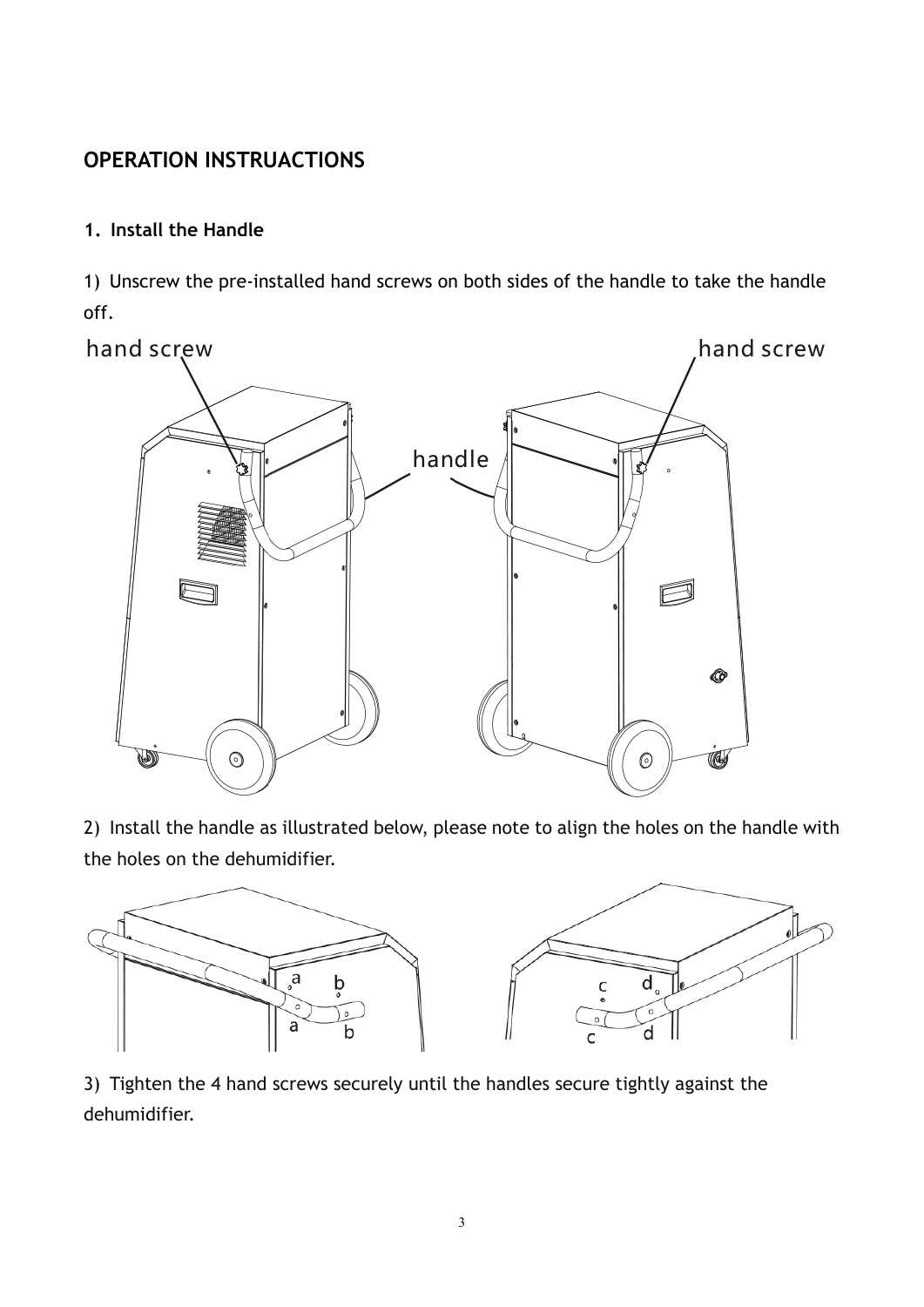

#### <span id="page-6-0"></span>**2. Position Your Dehumidifier**

For best results, operate your dehumidifiers in an enclosed area. Close all doors and windows. Place your dehumidifier away from obstructions, and keep it away from anything that could block airflow into and out of the dehumidifier.

#### <span id="page-6-1"></span>**3. Set Up the Drainage**

Attaching the included drain hose to the drain outlet on the right side of the dehumidifier to drain the condensation water automatically by gravity.

**NOTE:** You can use any other hoses with inner diameter of 5/8 (0.63) inches instead.

Unwind the hose and then direct the other end of the hose down to a suitable drainage facility, like a bigger external bucket or floor drain. The drainage facility should be lower than the drain outlet of the dehumidifier. Make sure the hose has no kinks and is unobstructed, so the water can be drained smoothly by gravity.

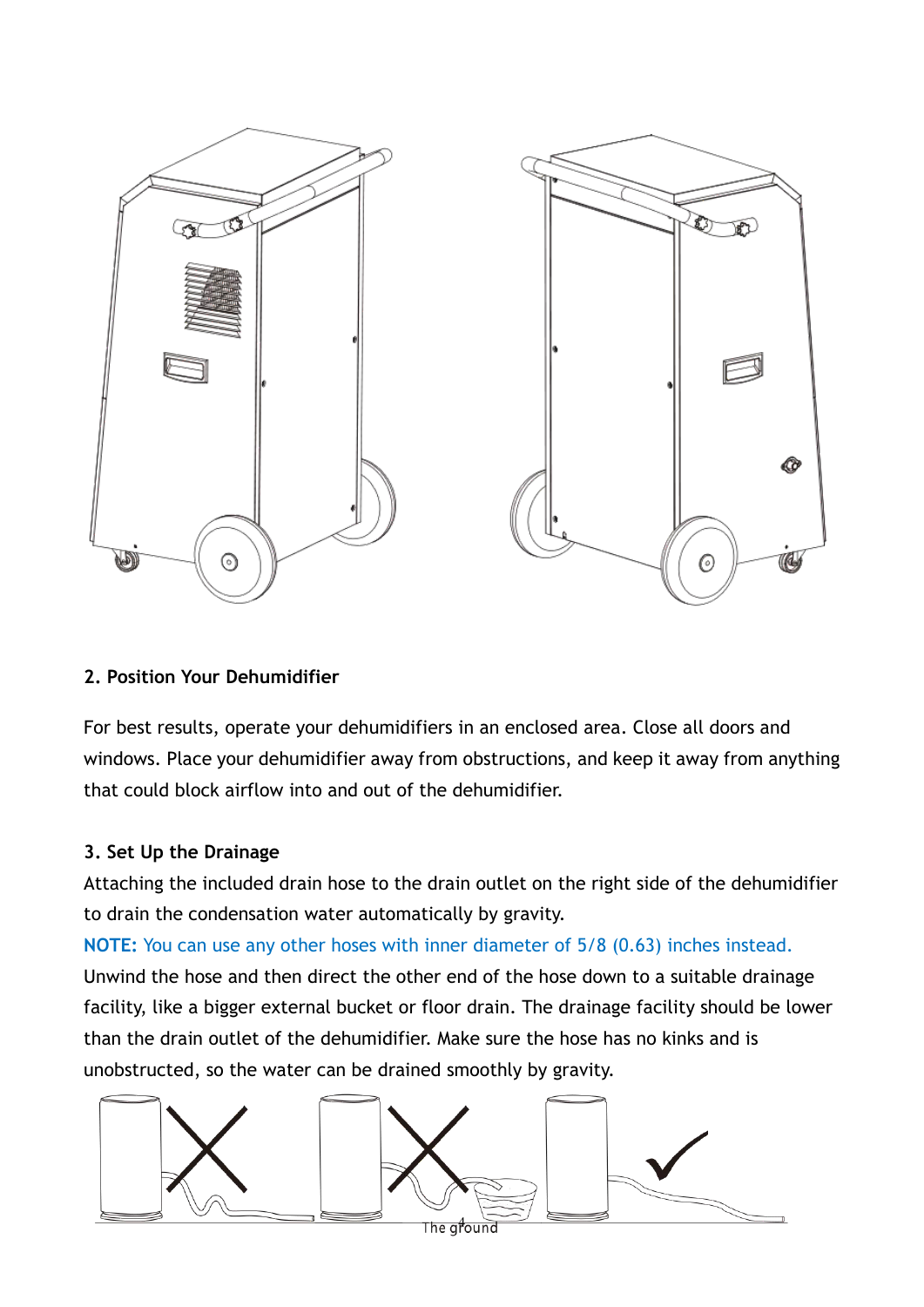# <span id="page-7-0"></span>**4. Plug in Electrical Cord**

#### **IMPORTANT**

**Please let the dehumidifier stand upright for 24 hours before the first time plugging in.** The dehumidifiers may have been tilted or placed upside down during shipping. Leave the dehumidifier to stand upright for 24 hours so the oil in the compressor can settle from the move, not doing so can affect the performance or lifespan of the dehumidifier.

The dehumidifier needs to be plugged into a GFCI-protected 115 volt outlet rated for at least 16 amps. Uncoil the power cord and plug it firmly into a suitable outlet.

**Note:** When the dehumidifier is first plugged into AC power, the control panel display will light up for a second, which is part of the dehumidifier's self-diagnosis procedure and no user intervention is required.

#### <span id="page-7-1"></span>**5. Understand the Control Panel**

The control panel on the dehumidifier has an LCD screen and 4 buttons. Press the POWER Button to turn the dehumidifier on. The LCD screen will light up and display the readouts.



## <span id="page-7-2"></span>**(1) What is on the LCD Screen?**

**Big Font Digital Number** (**43** on the above illustration) is humidity reading. If no operations on the control panel, this big font digital number is the humidity reading of the inlet air the dehumidifier detects which is similar to the room humidity level. When you are pressing the  $\uparrow$  or  $\downarrow$  button to set a desired humidity percentage value, the big font digital number will turn to display the setting value and flash.

**Small Font Digital Number** (**34** on the above illustration) is temperature reading of the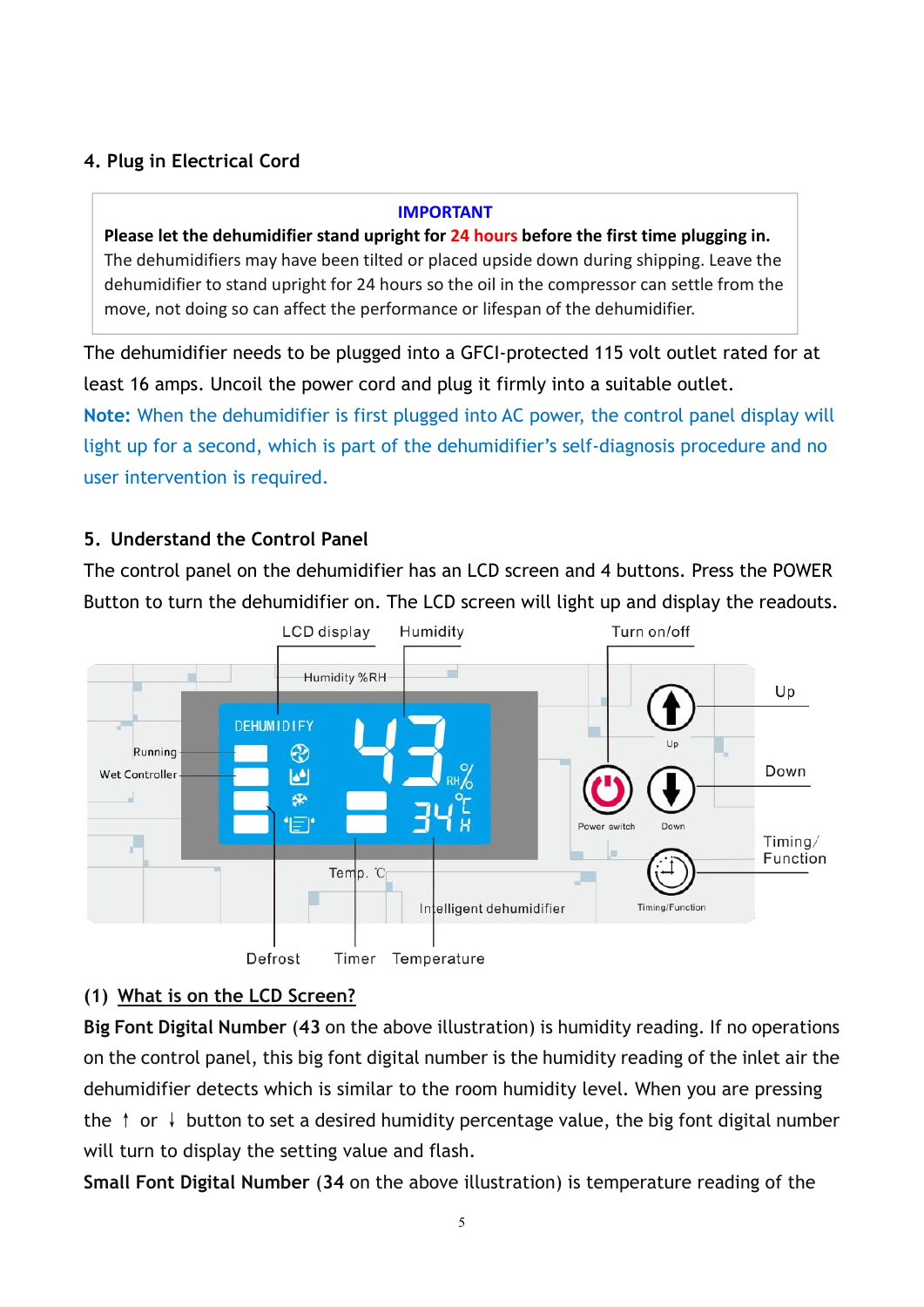inlet air which is similar to the room temperature. However, if the timer function is being set or has been activated, the small font digital number will turn to display the timer setting value or time remaining.

**Running Icon:** Running icon flickers typically because the compressor has not kicked in. It usually happens 1) when the dehumidifier is under the 3-minute compressor delay status; 2) when the dehumidifier is programmed to delay-start (AUTO ON TIMER).

**Wet Controller Icon:** Wet Controller Icon flickers when the room humidity level (inlet humidity reading) is 3% lower than the set humidity.

1) When you see the "wet controller" icon illuminating while setting up, it typically means the set humidity level is not 3% lower than the inlet humidity reading. Please make sure the set humidity value is at least 3% (10% recommended) lower than the inlet humidity reading.

2) In Humidistat Mode, if you see "wet controller" icon illuminating after running the dehumidifier for a while, it means the dehumidifier has got the room humidity down to the set point and the dehumidifier enters into standby mode. When the room humidity level raises up to 3% higher than the set humidity, the dehumidifier will automatically restart to dehumidify. That is to say, the dehumidifier will automatically stop or restart to maintain the room humidity level within a range of  $\pm 3\%$  of the set point.

For example, if the set humidity is 50%, when the inlet humidity level the dehumidifier detects is 47%, 3% lower than the set humidity, the dehumidifier will automatically stop and enter into "wet controller" mode. When the inlet humidity level the dehumidifier detects raises to 53%, 3% higher than the set humidity, it will automatically restart.

**Defrosting Icon:**The dehumidifier begins to defrost when the frost has accumulated on the interior of the dehumidifier. When the dehumidifier is defrosting, the fan is running, but the compressor is not, the defrost icon is flashing. The dehumidifying function will cease until the frost has melted. When defrosting is complete, the defrosting Icon will disappear and the dehumidifier begins to dehumidify again automatically.

Note: The frequent defrost process indicates that the room temperature is too cold. Therefore, if the room temperature is lower than 60°F, please consider adding heat to promote proper drying.

**Fan Icon:** The fan icon illuminates when the fan is running.

**Water Droplets Icon:** The water droplets icon illuminates when the compressor kicks in, which means the dehumidifier is dehumidifying. When the compressor delays to start due to the 3-minutes delay system, this icon flickers.

6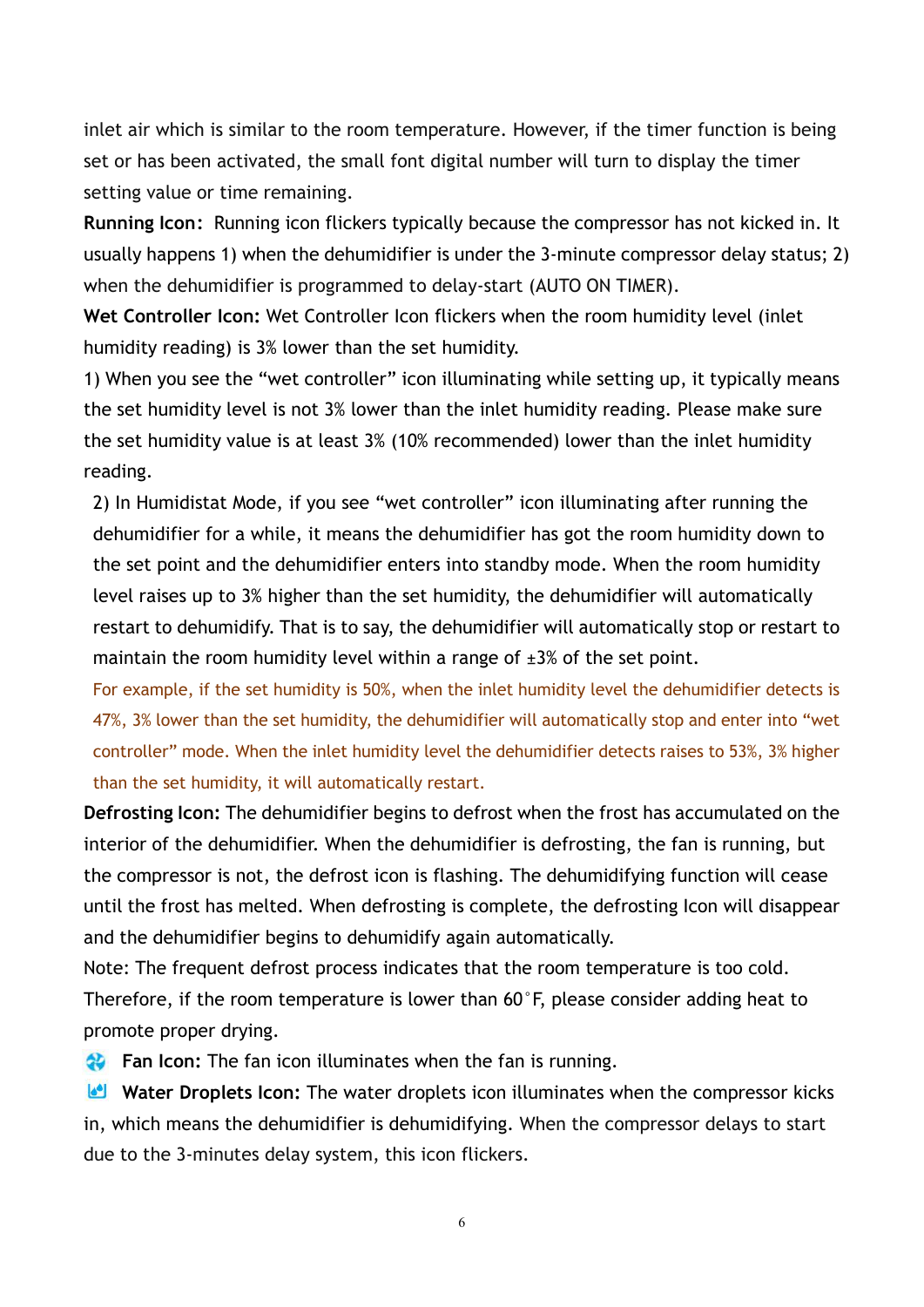**Timer Icon:** Timer icon illuminates when the timer function is enabled.

#### <span id="page-9-0"></span>**(2) Understand the Control Buttons**

**Power Switch:** Press to turn the dehumidifier ON or OFF.

Up Button: Press 1 to increase the set-point of humidity level or timer.

**Down Button:** Press  $\downarrow$  to decrease the set-point of humidity level or timer.

**Timing/Function Button:** Press once to check the settings. Press and hold for 3 seconds to enter Timer setting system.

#### <span id="page-9-1"></span>**6. General Operation Instructions**

#### **(1) Turn the dehumidifier on**

Press the Power Switch to turn the dehumidifier on.

#### **(2) Set a desired humidity percentage value**

Press  $\uparrow$  or  $\downarrow$  button to set your desired humidity percentage value between 1%-98% in increment of 1%. 40%-60% is a general humidity setting guide. After selected the target value, press Timing/Function Button to confirm your setting, or let the setting be registered automatically after 5 seconds of no operations on the control panel. **Note:**

**·** The dehumidifier with a humidistat will stop and start automatically to maintain the inlet humidity level the user has set. For example, if the set humidity is 50%, when the inlet humidity level the dehumidifier detects is 47%, 3% lower than the set humidity, the dehumidifier will automatically stop and enter into "wet controller" mode. When the inlet humidity level the dehumidifier detects raises to 53%, 3% higher than the set humidity, it will automatically restart.

**·** However, if the set humidity level is equal to or lower than 30, the dehumidifier will enter CONTINUOUS MODE where the dehumidifier will run continuously.

## **(3) Turn the dehumidifier off**

Press the Power Switch to turn the dehumidifier off.

**Note:** To protect the compressor, the fan will continue to operate for 5 seconds after the dehumidifier has shut off. So please do not disconnect the power cord to force the dehumidifier to stop. Always use the power button.

## <span id="page-9-2"></span>**7. Timer Setting**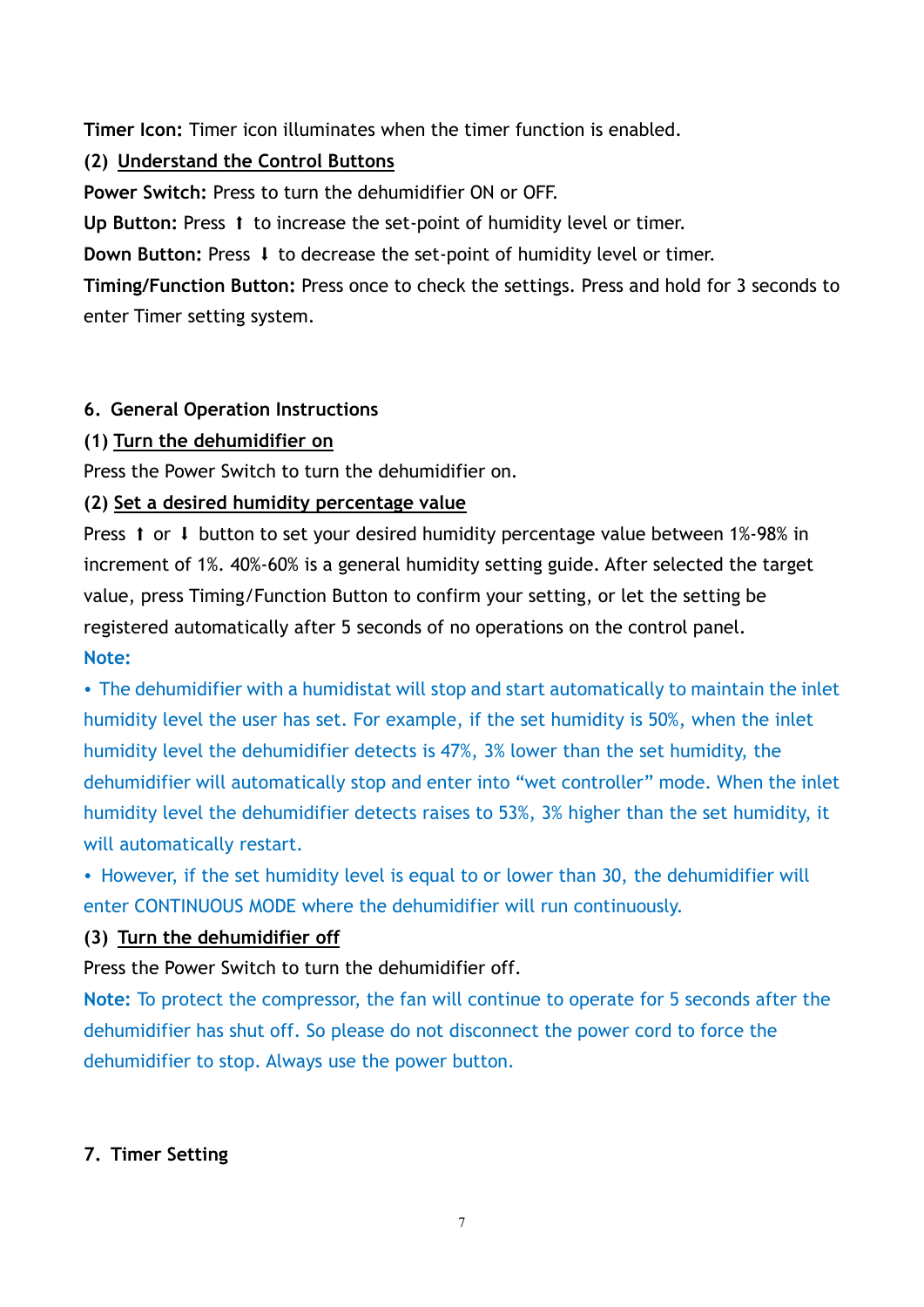The TIMER function enables you to either Delay AUTO-ON or Delay AUTO-OFF the dehumidifier in the choice from 1 hour to 24 hours.

**· Setting an AUTO-ON timer:** When the dehumidifier is off, selecting Timer will turn the dehumidifier on in the hours that will be set.

**· Setting an AUTO-OFF timer:** When the dehumidifier is on, selecting Timer will turn the dehumidifier off in the hours that will be set.

# **Follow the below steps to set the TIMER:**

1) Press and hold the Timing/Function Button for about 3 seconds, until you see the icon TIMER icon lights up and flashes and the small font digital number turns to display as 00 H; 2) Adjust the timer setting by pressing  $\uparrow$  or  $\downarrow$  button repeatedly to change the delay timer at 1-hour increments, up to 24 hours.

3) After selected the target timer value, press Timing/Function Button to confirm your setting, or let the setting be registered automatically after 5 seconds of no operations on the control panel.

4) The small font readout will count down the time remaining (8,7,6, etc.) until the dehumidifier either starts or stops.

5) To disable the timer function, manually turn ON/OFF the dehumidifier, or set the timer to 00.

## **Note:**

**·** Before entering the AUTO ON TIMER setting, make sure power is being supplied to the dehumidifier.

**·** For the AUTO ON setting, please turn on the dehumidifier to select a desired humidity level. Otherwise, the humidity maintained will be the same as the previous setting.

**·** You can only set AUTO ON timer when the dehumidifier is off or set AUTO OFF timer when the dehumidifier is on, but not be able to set both AUTO ON and AUTO OFF timer at the same time.

**·** The TIMER feature is one-shot. So the TIMER will ONLY function one time instead of cycling the dehumidifier on or off indefinitely.

**·** The TIMER function will be disabled when the dehumidifier has been powered on/off manually.

**·** Set the timer as 00, the timer function will not be activated.

## <span id="page-10-0"></span>**8. Smart Functions**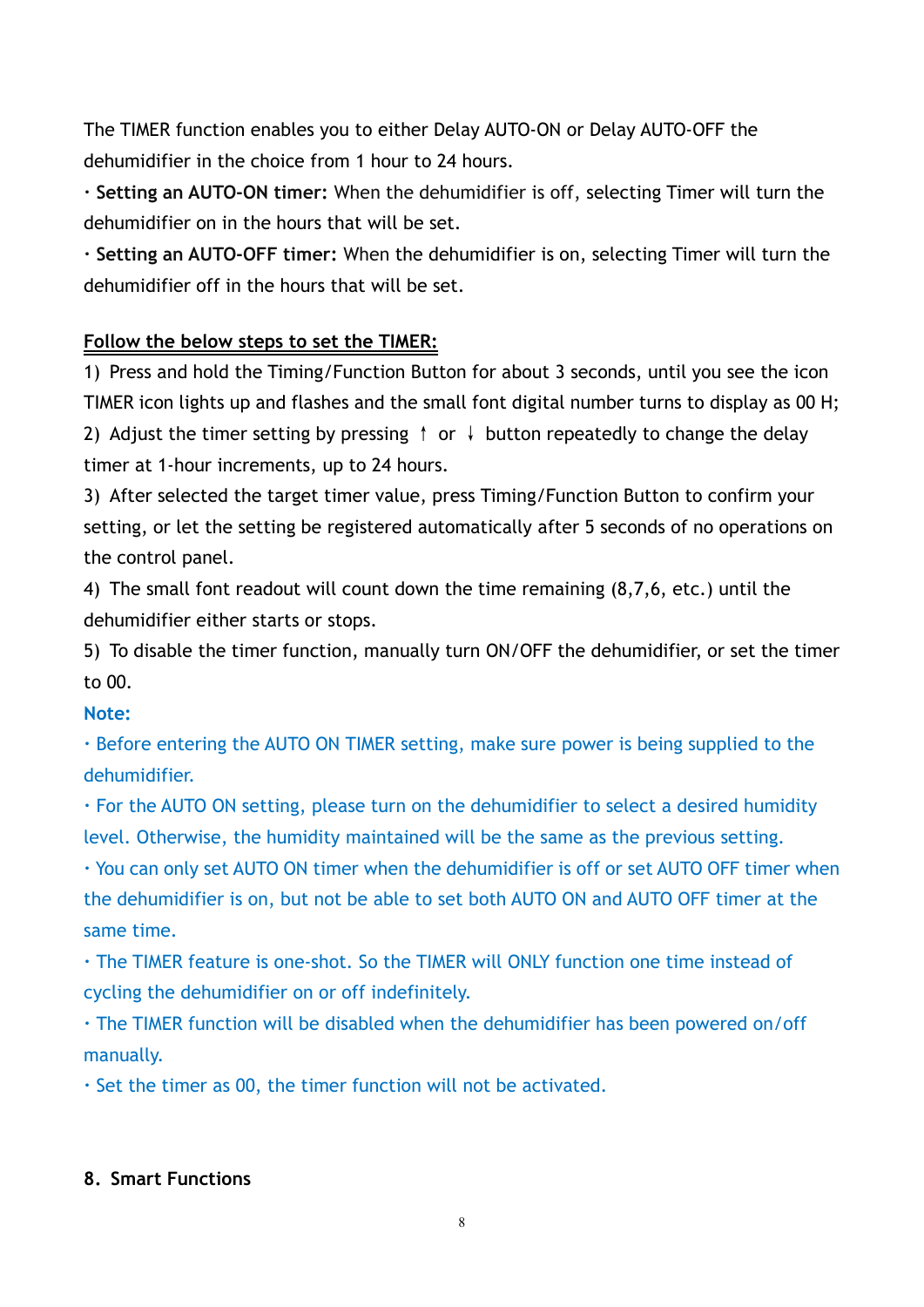## **(1) 3 Minutes Compressor Delay Mechanism**

To avoid any damage to the dehumidifier, the dehumidifier will not start operation following a complete cycle until after 3 minutes. Operation will automatically start after 3 minutes. In other word, if you turn the dehumidifier off and then restart it immediately, the compressor will not kick in until 3 minutes later. During this period, you can see the RUNNING icon flashing on the LCD screen until the compressor kicks in.

#### **(2) Auto Defrost**

When the frost builds up on the evaporator coils, the compressor will cycle off and the fan will continue to run until the frost disappears. When the dehumidifier is defrosting, you can see the DEFROSTING icon light up on the LCD screen.

#### **(3) Auto-Restart**

If the dehumidifier shuts off unexpectedly due to power outage, the dehumidifier will restart with the previous function settings automatically when the power resumes.

#### **(4) Temperature Protection Function**

When the room temperature is higher than  $113\textdegree F$ , the dehumidifier will automatically enter into HIGH-TEMPERATURE PROTECTION SYSTEM where the LCD screen displays an "HH" message and the compressor stops.

When the room temperature is lower than  $40^{\circ}$  F, the dehumidifier will automatically enter into LOW-TEMPERATURE PROTECTION SYSTEM where the LCD screen displays an "LL" message and the dehumidifier stops working.

**Note:** When you see HH or LL message under normal circumstances, please contact the customer service at [service@colzer.com](mailto:service@colzer.com) to get technical support.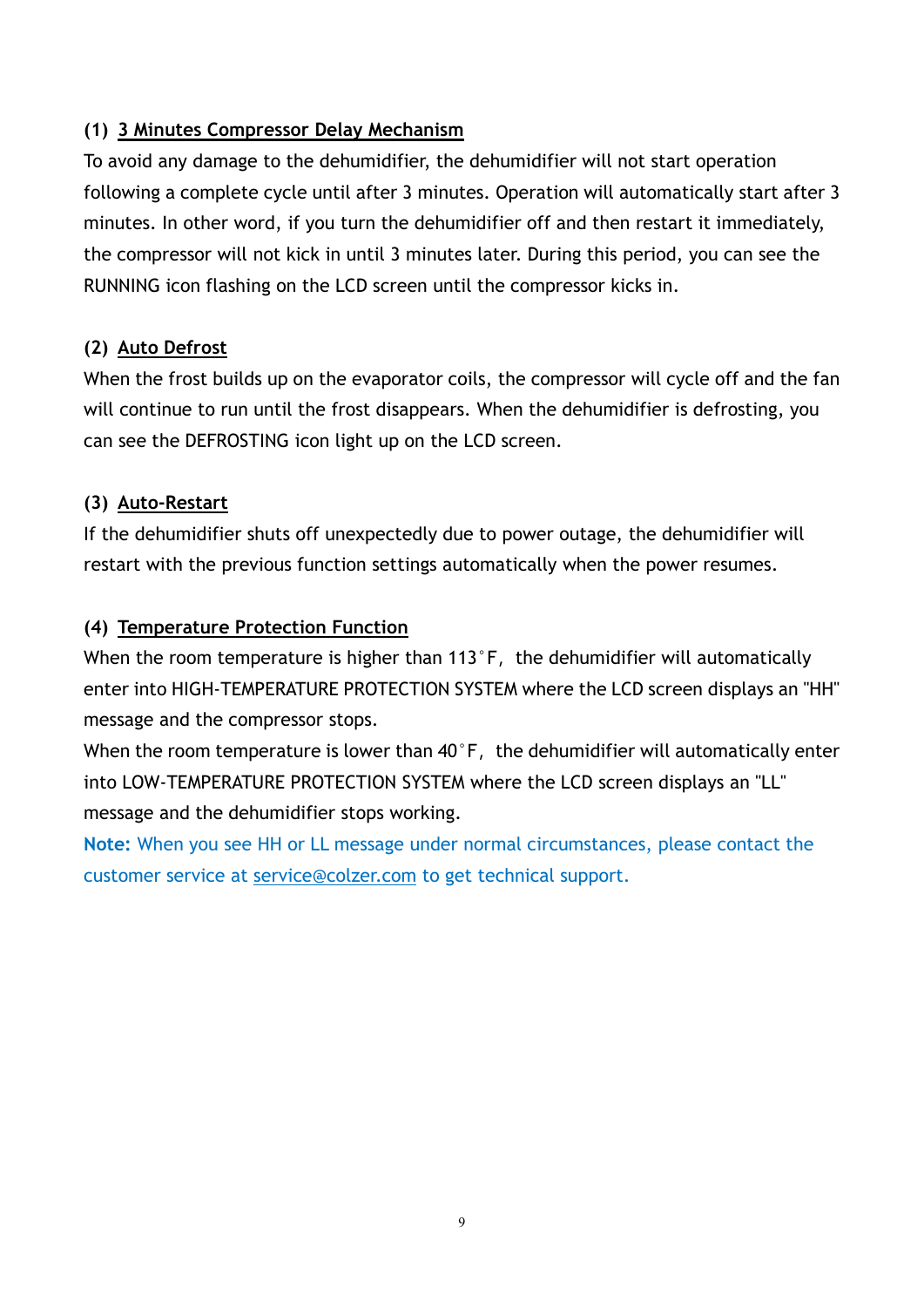# <span id="page-12-0"></span>**MAINTENANCE**



**Ensure the dehumidifier is turned OFF and the plug is removed from the power socket before cleaning or maintenance is carried out.**

#### <span id="page-12-1"></span>**(1) Cleaning the Dehumidifier**

Clean the dehumidifier body with a soft damp cloth. Do not submerge or place water on the dehumidifier or control panel. Water may damage the electronic components of the dehumidifier. Do not use chemical solvents such as benzene, alcohol, gasoline or other heavy-duty cleaners. The surface may become damaged or deformed.

## <span id="page-12-2"></span>**(2) Cleaning the Air Filter**

The working performance of the dehumidifier will be greatly reduced if the filters become blocked. The air filter should be cleaned approximately every 2 weeks and may require more frequent cleaning if there is significant dander or fur in the air. The air filter is located behind the inlet grill.

Follow the steps below to take the filter out:

**• To remove the grill:** Hold the top part of both sides of the inlet grill and then pull upward to take the grill out, as illustrated below.



**• To remove the air filter:** Grasp the filter tab on the bottom of the filter, pullup for about 1 inch and then pull the filter obliquely down to take the whole filter out, as illustrated below.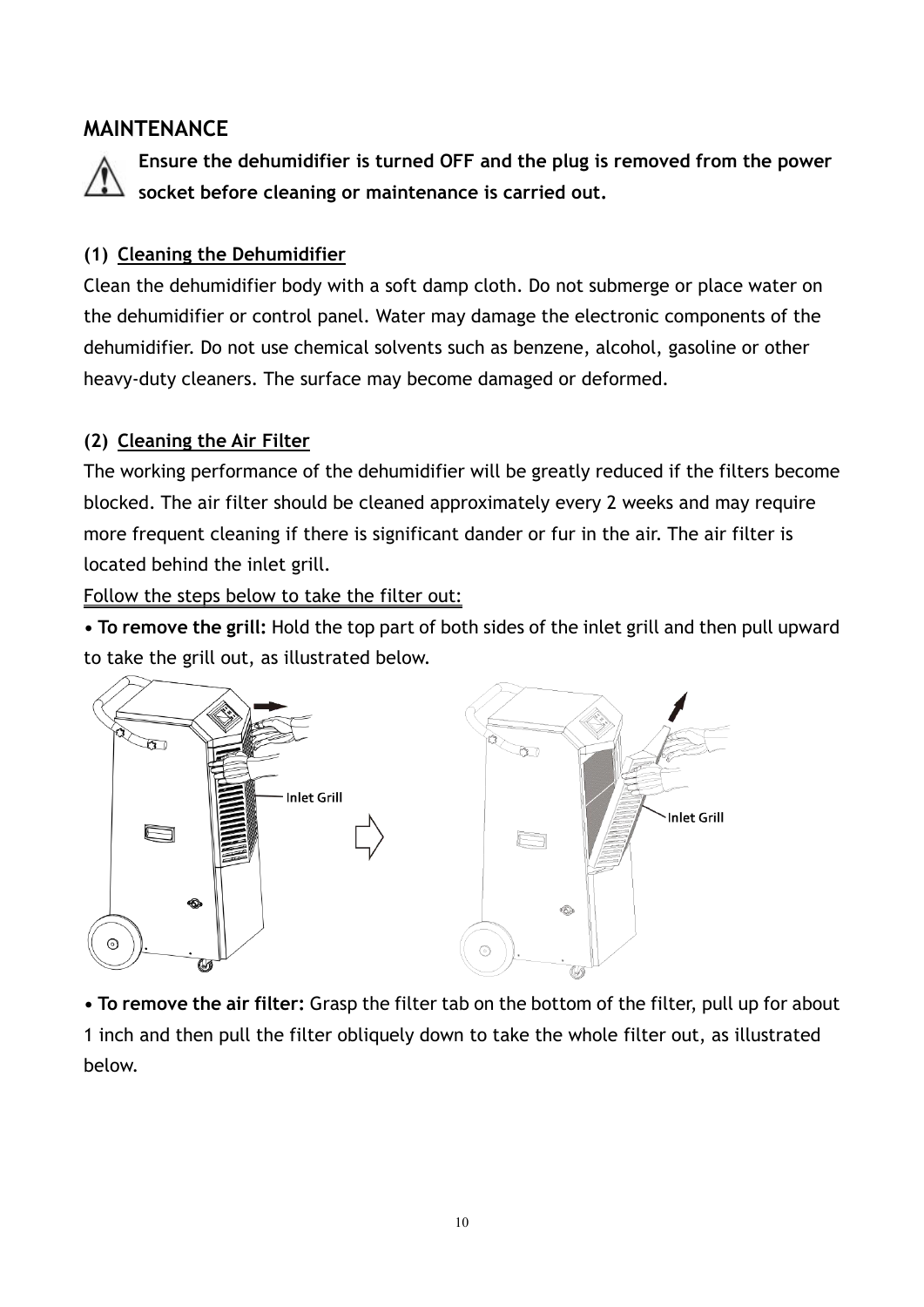



## **Follow the steps below to clean the filter:**

• Use a vacuum cleaner with a soft brush attachment to remove any large debris or dust build-up from the air filter.

• Wash the filter in lukewarm, soapy water, below 40°C (104°F), or use a neutral cleaning agent.

- Rinse the filter with clean water and dry thoroughly.
- Re-install the filter.

NOTE: DO NOT operate the dehumidifier without a filter because dirt and lint will clog it, reducing performance.

## <span id="page-13-0"></span>**(3) When Not Using dehumidifier for Long Periods of Time**

• Wait for 1 day after turning off the dehumidifier to complete drain.

• Clean the main dehumidifier and air filter. Ensure the whole dehumidifier is clean and dry.

- Wrap the cord and the hose and bundle them to keep them safe.<br>• Cover the dehumidifier with a plastic bag.
- 
- Store the dehumidifier upright in a dry, well-ventilated place.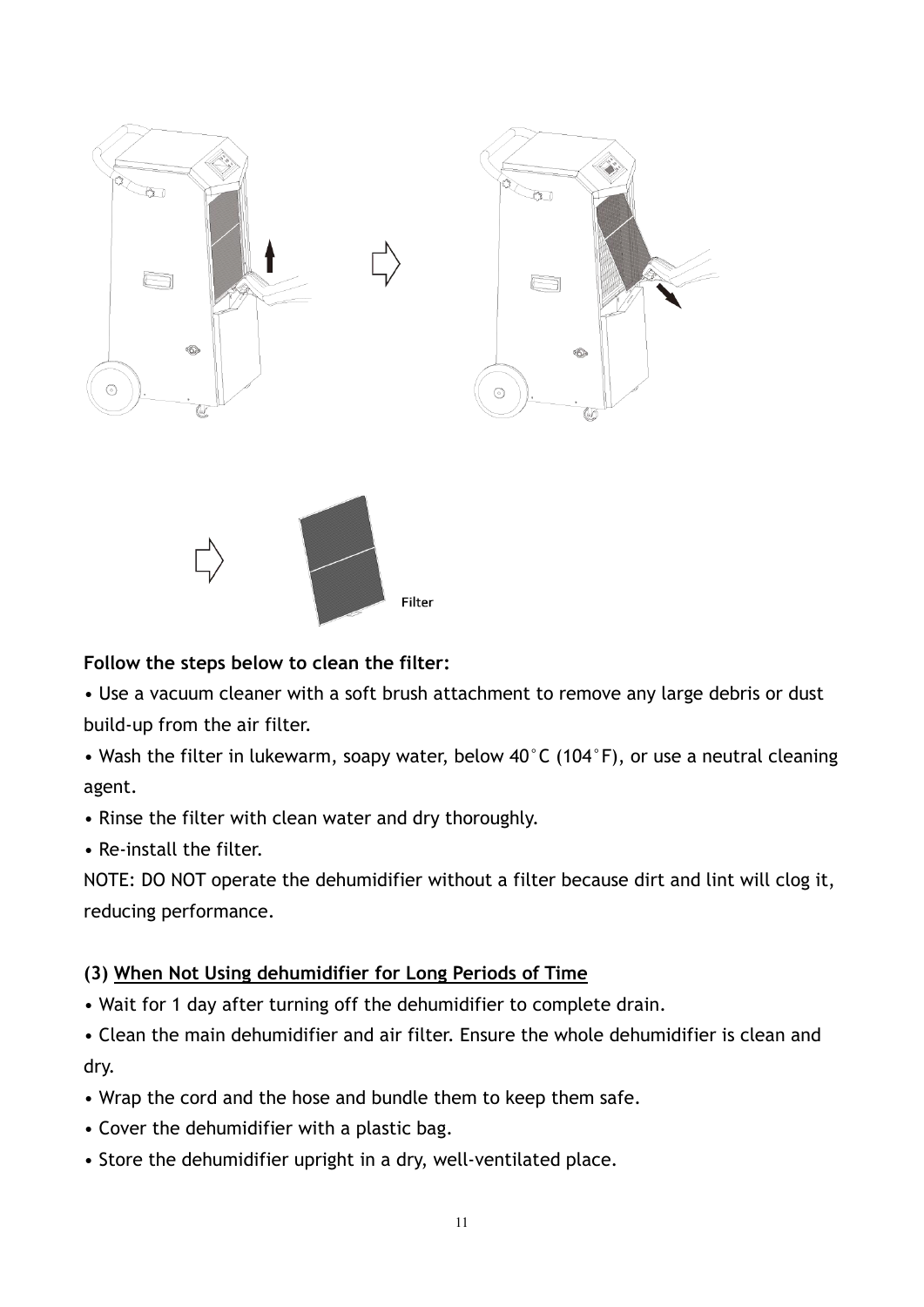# <span id="page-14-0"></span>**TROUBLE SHOOTING GUIDE**

#### <span id="page-14-1"></span>**1. Error Codes**

| <b>Error Code</b> | <b>Error Description</b>                                | <b>Notes</b>                                                                                                                     |
|-------------------|---------------------------------------------------------|----------------------------------------------------------------------------------------------------------------------------------|
| E <sub>0</sub>    | The 2 <sup>nd</sup> Defrosting Temperature Sensor Fault | Press any button on the<br>control panel will eliminate<br>the audio alert. The<br>dehumidifier can still work<br>to dehumidify. |
| E <sub>1</sub>    | <b>Humidity Sensor Fault</b>                            |                                                                                                                                  |
| E <sub>2</sub>    | The 1 <sup>st</sup> Defrosting Temperature Sensor Fault |                                                                                                                                  |
| E4                | Inlet Temperature Sensor Fault                          |                                                                                                                                  |
| EA                | The 3 <sup>rd</sup> Temperature Sensor Fault            |                                                                                                                                  |
| Eb                | The 4 <sup>th</sup> Temperature Sensor Fault            |                                                                                                                                  |
| E <sub>3</sub>    | Power Phase Fault (Missing phase or Reverse<br>phase)   | After troubleshooting,<br>unplug the dehumidifier and                                                                            |
| E <sub>5</sub>    | High-Pressure Fault                                     |                                                                                                                                  |
| E <sub>6</sub>    | Low-Pressure Fault                                      | then re-plug it in to                                                                                                            |
| E8                | <b>Compressor Current Overload Fault</b>                | eliminate the alert.                                                                                                             |
| E <sub>9</sub>    | <b>Fan Current Overload Fault</b>                       |                                                                                                                                  |
| E7                | The water bucket of the pump is full                    |                                                                                                                                  |
| Ec                | Display Fault                                           | You are unable to control<br>the dehumidifier via the<br>control panel.                                                          |

#### <span id="page-14-2"></span>**2. Reset**

Please try the below steps to reset the dehumidifier:

1) Turn the dehumidifier off;

2) Press and hold both the TIMING/FUNCTION button and UP button for 3 seconds, until dF flashes on the LCD screen;

- 3) Press the TIMING/FUNCTION button once;
- 4) Wait for 5 seconds before any other operations.

#### <span id="page-14-3"></span>**3. Troubleshooting Chart**

The below chart will help you solve common problems that may occur. If the problem you come across can not be fixed after troubleshooting or the problem is not listed in the below troubleshooting chart, please contact COLZER customer service to obtain professional support at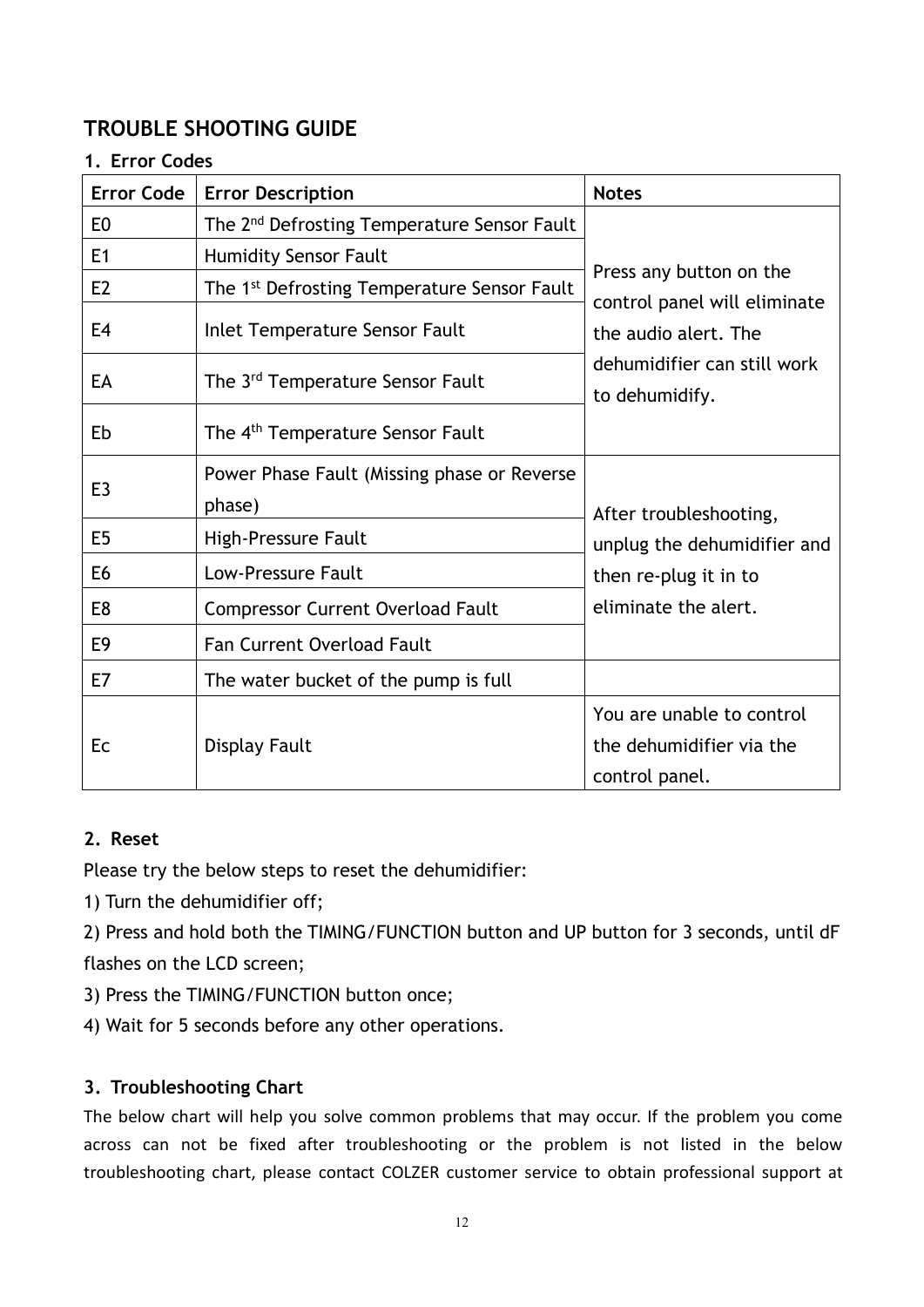#### service@colzer.com.

| Problem               | <b>Possible Cause</b>          | Solution                         |
|-----------------------|--------------------------------|----------------------------------|
|                       | No power to dehumidifier       | Plug it into a working outlet    |
|                       | Not turned on                  | Turn the dehumidifier on         |
| Dehumidifier does not | Has not set it properly        | Make sure the set humidity level |
| operate               |                                | is at 3% lower than the inlet    |
|                       |                                | humidity reading                 |
|                       | Error code displays            | Contact customer service         |
|                       | Insufficient working time      | Allow more working time          |
|                       | Filter is blocked              | Clean filter                     |
| Dehumidifier collects | Air Inlet or Outlet is blocked | Clear the obstructions           |
| little water          | Low ambient temperature        | Heat up the room                 |
|                       | Condensate hose is blocked     | Check hose for restrictions      |
| dehumidifier          |                                |                                  |
| operating,            | Doors and windows are open     | Seal room from external areas    |
| but room not dry      |                                |                                  |
|                       | The dehumidifier has not       | Place the dehumidifier in a      |
| <b>Abnormal Noise</b> | been placed properly.          | horizontal position              |
|                       | Filter is blocked              | Clean filter                     |

**Note:** It is normal that the dehumidifier pulls warm air out.